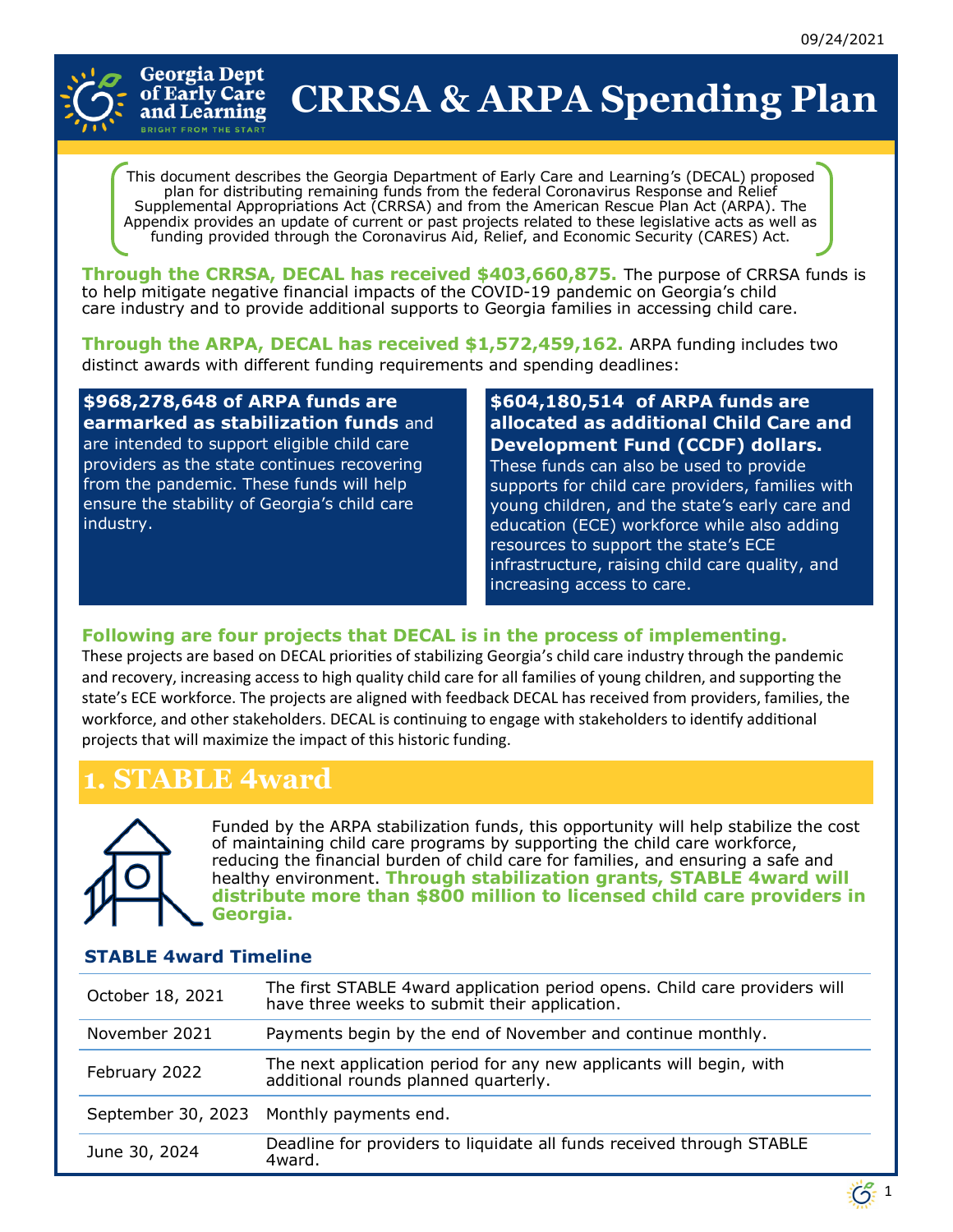

# **CRRSA & ARPA Spending Plan**

## **2. CAPS Expansion**

**Georgia Dept** of Early Care and Learning **BRIGHT FROM THE STAR** 



To provide additional support to Georgia's families and child care providers and ensure that more children have access to quality early education opportunities, DECAL will expand the Childcare and Parent Services (CAPS) program. **DECAL will increase the number of children served by CAPS by 10,000.** This increase in the number of children also includes an expansion of CAPS eligibility limits, making more children and families eligible for the program. New guidelines will increase the entry income threshold from 50% of the State Median Income (SMI) to 85% SMI. Awarding CAPS scholarships is based on whether families qualify for at least one priority group. For the "Very Low-Income" priority group,

CAPS will increase the percentage of the Federal Poverty Level (FPL) Guidelines that determines eligibility from 50% FPL to 150% FPL.

### **To help providers raise the quality of care they provide, CAPS will increase Quality Rated tiered bonus payments by 15 percentage points per star level.**

One-star programs will increase from 10% to 25%; two-star programs will increase from 20% to 35%; and three-star programs will increase from 40% to 55%. Child care providers in the process of achieving a rating, including those in a probationary or provisional status, will receive a 15% increase from current CAPS base rates to support their efforts to increase quality and successfully achieve a star rating.

### **CAPS Expansion Timeline**

| November 1, 2021   | • Expanded eligibility limits become effective and will remain in effect<br>until the additional 10,000 children are added.<br>• CAPS will begin awarding scholarships to the additional children.<br>• Increases to Quality Rated tiered bonuses begin. |
|--------------------|----------------------------------------------------------------------------------------------------------------------------------------------------------------------------------------------------------------------------------------------------------|
| September 30, 2024 | Increases to Quality Rated tiered bonuses end.                                                                                                                                                                                                           |
| October 1, 2024    | Due to the time-limited funding, the CAPS program will, over time,<br>reduce the number of children served to the typical service level of<br>50,000 children by this date.                                                                              |

## **3. Workforce Retention & Supports**



To support retention of the early learning workforce, the Providing Our Workforce Essential Recognition (POWER) program will continue. **DECAL will provide two additional POWER payments of \$1,000 to all eligible early learning professionals in Georgia.** Recipients will include those who received an initial POWER payment, provided they are still employed in the early care and education industry in Georgia, as well as new hires since the initial payments were made.

### **POWER Timeline**

| 2022 Payment 1 | The application will open for the first 2022 payment in January 2022 and<br>payments will be processed January - March 2022. |
|----------------|------------------------------------------------------------------------------------------------------------------------------|
| 2022 Payment 2 | The application will open for the second 2022 payment in June 2022 and<br>payments will be processed June - August 2022.     |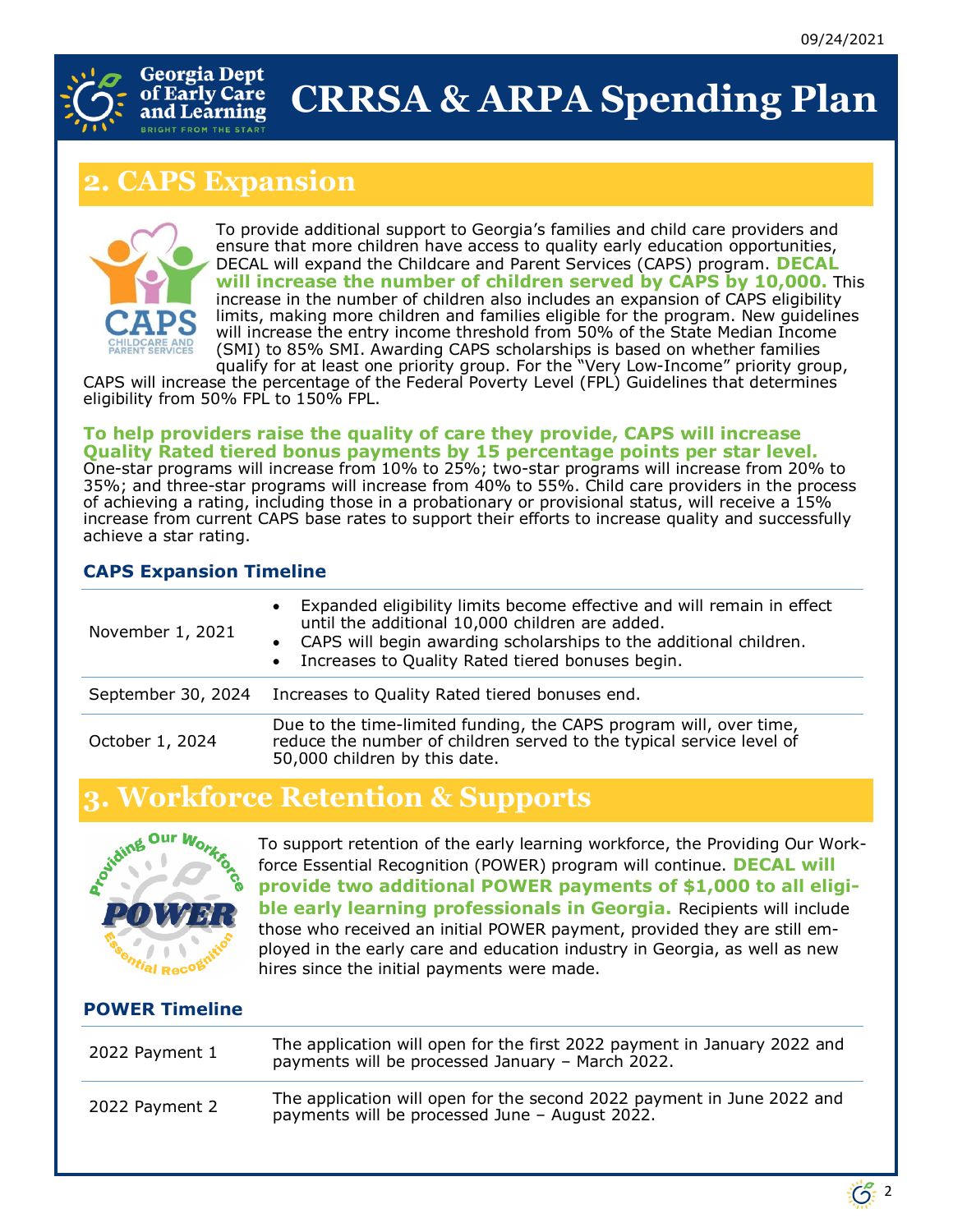

# **CRRSA & ARPA Spending Plan**

## **4. Stakeholder Engagement**



Funds allocated through CRRSA and ARPA represent a historic opportunity to make sustainable and systemic investments in Georgia's early education system. However, because the funds are temporary, it is important that Georgia make investments that maximize the potential for long-term systemic changes and minimize the possibility of recipients encountering "benefit cliffs" when the funds end. It is also important that stakeholders are aware of regulations related to the funds and have a voice in determining how funds are used.

#### **DECAL is in the process of contracting with the Urban Institute to implement a**

**formal stakeholder engagement project.** The stakeholder engagement project will use a multi-method approach to solicit feedback from the following populations: Georgia families, ECE workforce including teachers, directors, and child care owners, DECAL staff, and stakeholder groups. Methods for gathering data include surveys, focus groups, interviews, and analyses of existing data. A DECAL Leadership Team will work with the Urban Institute to design materials and identify specific stakeholders.

### **Stakeholder Engagement Timeline**

| September 2021            | Project design finalized.                                                                                                              |
|---------------------------|----------------------------------------------------------------------------------------------------------------------------------------|
| September - November 2021 | Conducting data collection and analysis, including analyzing<br>existing data and conducting surveys, focus groups, and<br>interviews. |
| December 2021             | Final report posted, webinars conducted, and other dissemination<br>strategies implemented.                                            |

## **Conclusion**

DECAL recognizes the need to invest in projects that will maximize the impact of this historic funding and will strengthen Georgia's ECE system. DECAL also recognizes the importance of planning for what happens when the funding concludes. To that end, DECAL is committed to the following:

- Continuing to engage stakeholders,
- Evaluating the impacts of funding decisions, and
- Providing on-going communication related to projects funded through the CRRSA and ARPA.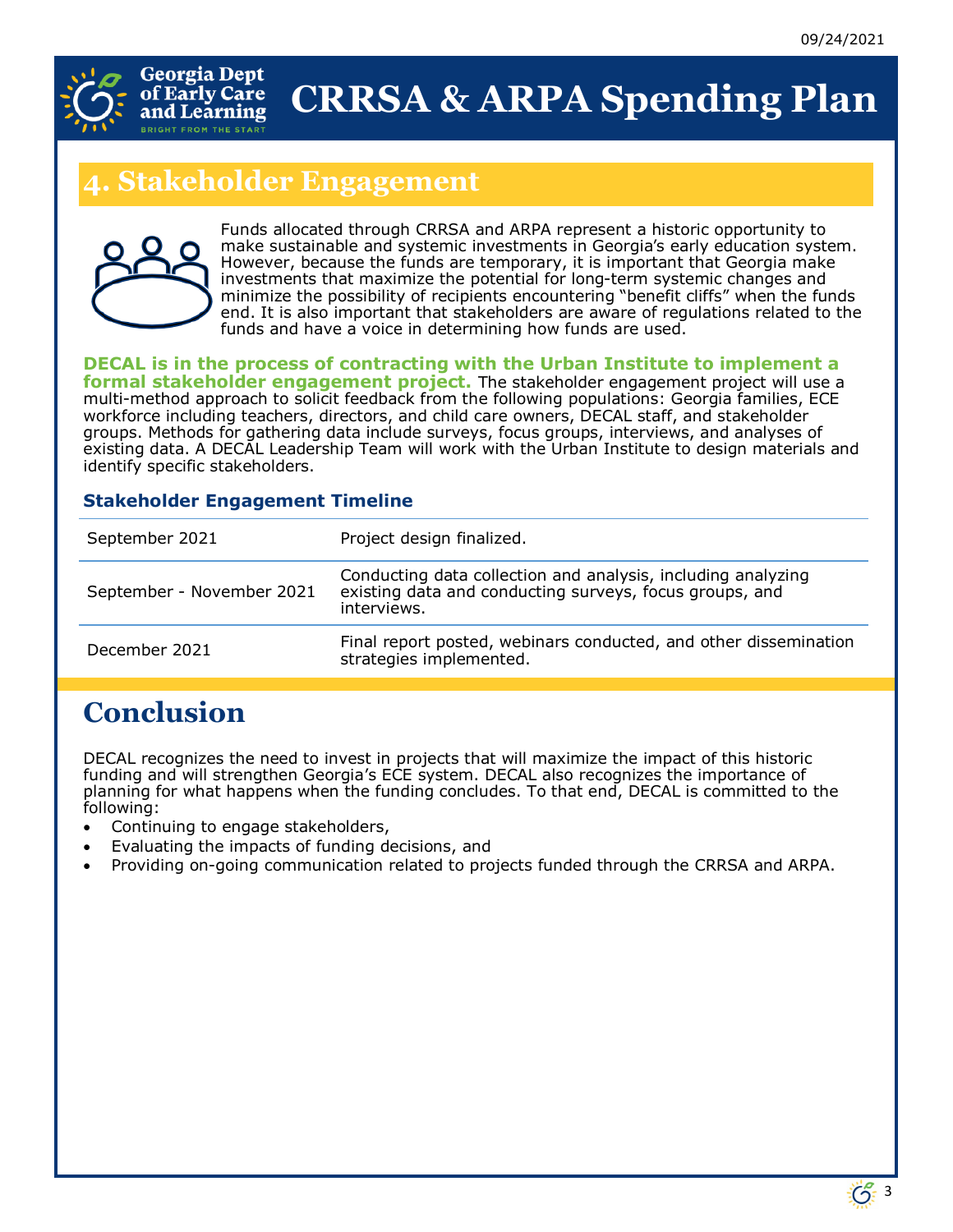

## **Appendix**

### *Update on Previous COVID-19 Relief Projects*

Through the \$144 million provided by the Coronavirus Aid, Relief, and Economic Security (CARES) Act, DECAL implemented three projects that supported child care providers and families:

- **STABLE Rounds One and Two:** Shortly after the CARES act was finalized, DECAL created the **S**hort-**T**erm **A**ssistance **B**enefit for **L**icensed **E**ntities (STABLE) project. Child care providers were able to apply for funds to help pay staff salaries, purchase cleaning and classroom supplies, and provide tuition relief to families. The purpose of STABLE was to help offset losses incurred by the pandemic. DECAL used \$122 million of CARES funds for two rounds of STABLE in the summer and fall of 2020 and a significant portion of a third round of STABLE in the spring of 2021. Evaluation results demonstrate that these funds achieved their purpose and kept many providers from permanently closing.
- **CAPS Emergency Policy Payments:** DECAL used \$19 million of CARES funds to support child care providers by offering CAPS payments based on enrollment. Providers were paid whether they were open or temporarily closed and whether a child was present or absent, if the child attended at least once in person since being enrolled in CAPS. Providers were paid the fulltime rate for school-age children who attended full time to complete virtual learning from a child care program. These payments kept providers from permanently closing and ensured that families had child care options to meet their needs.
- **CAPS Essential Services Workforce Priority Group:** DECAL allocated \$3 million of CARES funds to create a new priority group for essential workers. This new priority group ensured that many workers providing essential services during the pandemic could access child care options that met their needs.

While DECAL has not allocated or expended all funds from the CRRSA and ARPA, the following projects, some on-going and some concluding, have used these funds:

• **SHARE:** DECAL allocated \$5 million of CRRSA funds for the **S**chool-Age **H**elp and **R**elief **E**ffort (SHARE) grant. The funding helped support providers caring for and supporting school-age children (ages 5–12 years) throughout the school year and those providing summer academic and social enrichment programs for school-age youth. Eligible providers included DECAL licensed child care learning centers that served school age children, family child care learning homes that served school age children, and license-exempt providers who had served at least one school age child since May 1, 2019 who was enrolled in the CAPS program.

Voices for Georgia's Children (through leadership of the Georgia Statewide Afterschool Network) and the United Way of Greater Atlanta collaborated to administer and manage the school-age grants program by developing the grant application, receiving applications, disbursing funds, and designing and delivering training and technical assistance to grant recipients. DECAL awarded 1,607 SHARE grants with award amounts ranging from \$1,075 for licensed family child care learning homes to \$4,300 for license-exempt and licensed child care learning centers.

SHARE applications were available to providers from May through June 2021. Grantees were notified of award amounts in July, and funds were dispersed in August. Training opportunities were made available to all grant recipients in August, and opportunities to apply for additional technical assistance and quality assessments will be available in October.

4